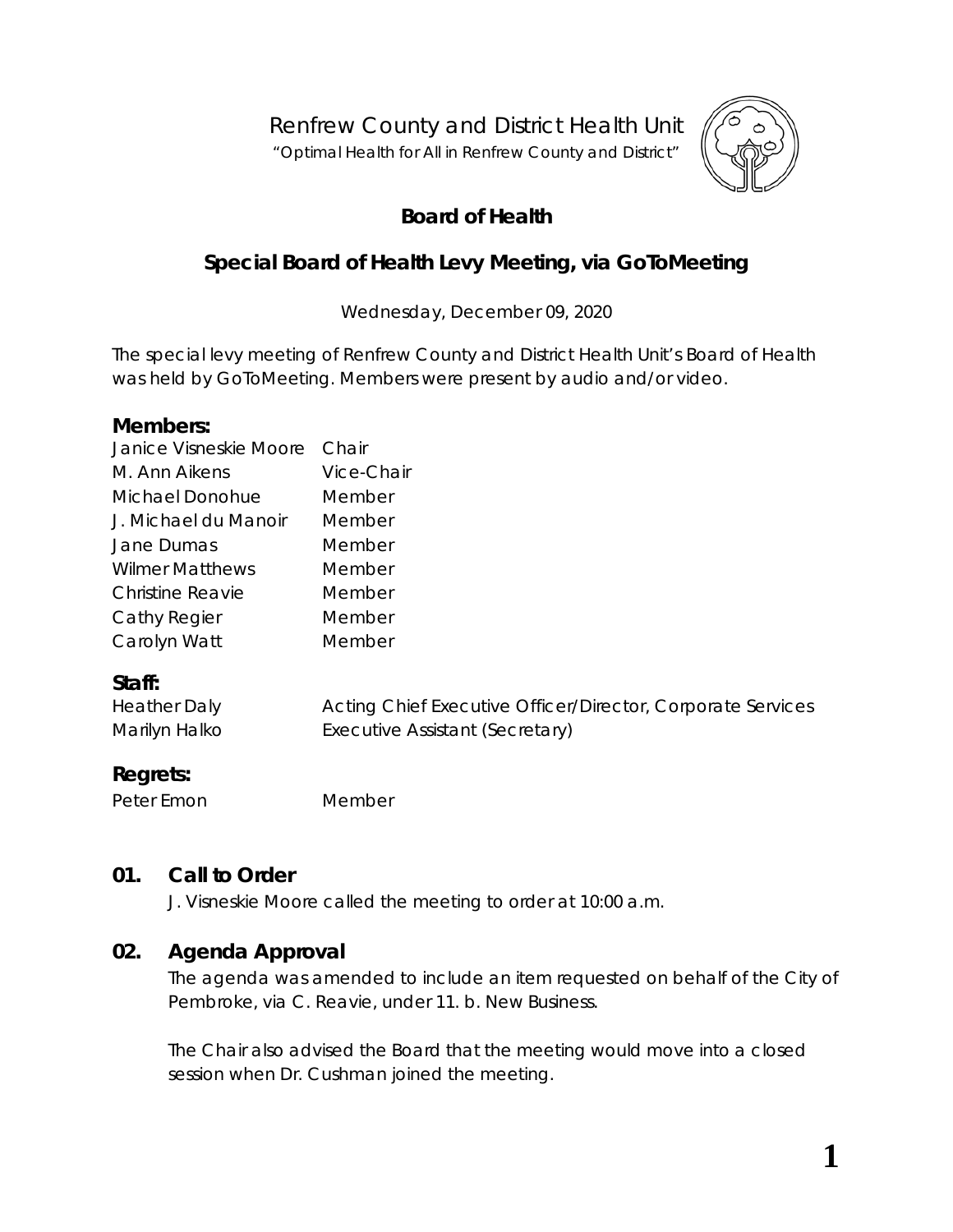# **Resolution: # 1 SBoH 2020-Dec-09**

A motion by C. Watt; seconded by C. Reavie; be it resolved that the Board approve the agenda, as amended.

Carried

### **03. Declarations of Conflict of Interest** There were no declarations of conflict of interest.

### **04. Delegations**

There were no delegations.

# **05. Minutes of Previous Meetings (Approval)**

a. Regular Board Meeting Minutes 2020-Nov-24 The meeting minutes for the Regular Board meeting held on Tuesday, November 24, 2020, via *GoToMeeting*, were approved, as presented.

# **Resolution: # 2 SBoH 2020-Dec-09**

A motion by W. Matthews; seconded by M. A. Aikens; be it resolved that the Board approve the meeting minutes from the Regular Board meeting held on Tuesday, November 24, 2020, as presented.

Carried

At 10:05 a.m., Dr. Robert Cushman, Acting Medical Officer of Health joined the meeting.

At 10:10 a.m., the meeting moved into a closed session.

# **06. Closed**

# **Resolution: # 3 SBoH 2020-Dec-09**

A motion by C. Regier; seconded by C. Reavie; be it resolved that the Board move into a closed meeting at 10:10 a.m. to discuss: k. a position, plan, procedure, criteria or instruction to be applied to any negotiations carried or to be carried on by or on behalf of the municipality or local board. 2001, c. 25, s. 239 (2); 2017, c. 10, Sched. 1, s. 26.

**Carried** 

At 10:37 a.m., Dr. Cushman vacated the meeting.

The Chair rose to report at 10:37 a.m., that the Board met in a closed meeting to discuss: k. a position, plan, procedure, criteria or instruction to be applied to any negotiations carried or to be carried on by or on behalf of the municipality or local board. 2001, c. 25, s. 239 (2); 2017, c. 10, Sched. 1, s. 26.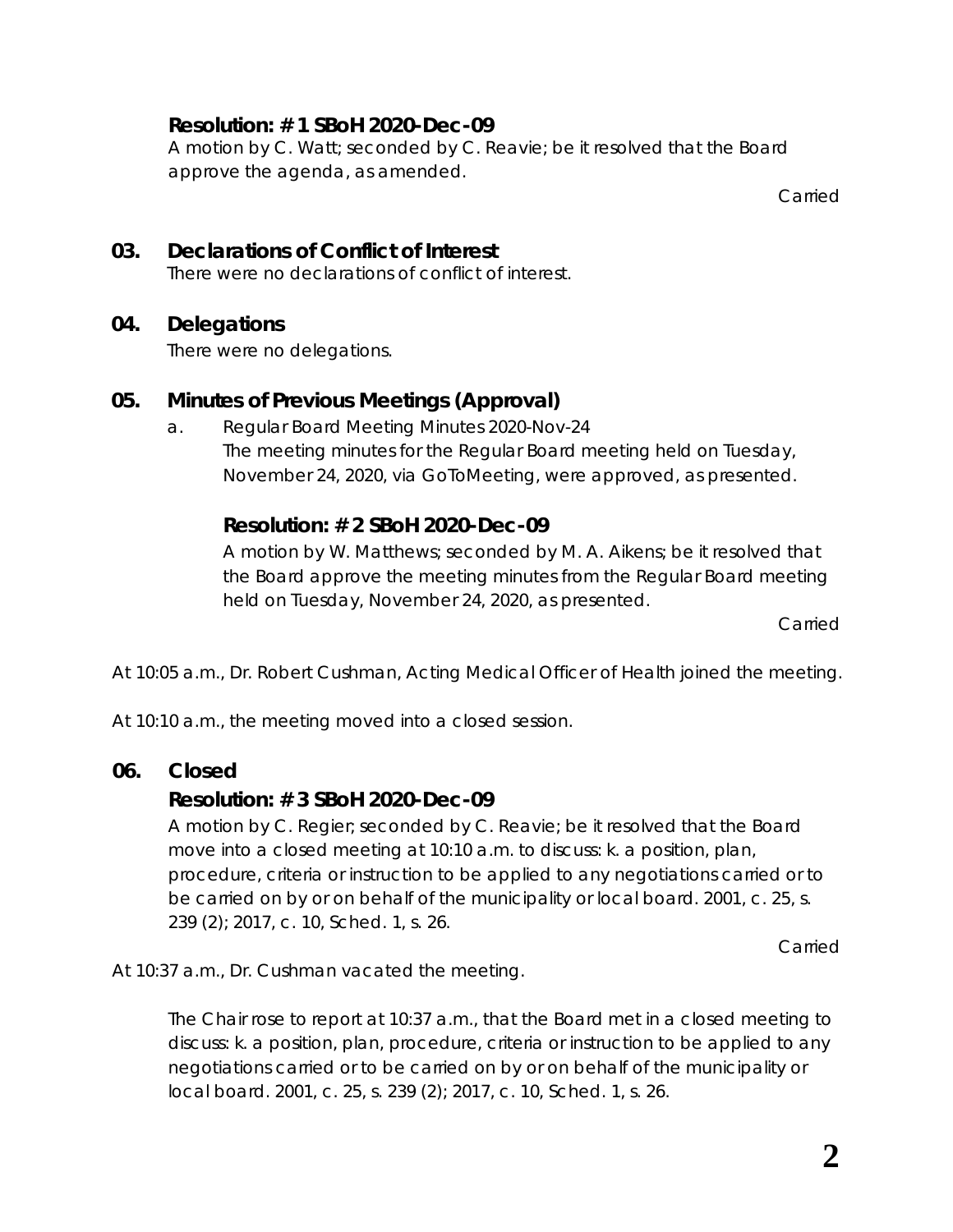# **07. Business Arising**

- a. The following two Staff items came forward from the from 2020-Nov-24 Regular BoH meeting Action List:
	- i. Extend Bank Overdraft

A motion to extend the bank overdraft:

### **Resolution: # 4 SBoH 2020-Dec-09**

A motion by M. A. Aikens; seconded by W. Matthews; be it resolved that the Board extend the end date of the temporary \$1.25M overdraft with the bank from January 1 to June 1, 2021; said overdraft was originally approved by the Board on June 30, 2020. Carried

ii. Strategic Plan

A motion to extend the RCDHU Strategic Plan—2015—2020 to 2021-Dec-31:

# **Resolution: # 5 SBoH 2020-Dec-09**

A motion by C. Reavie; seconded by J. Dumas; be it resolved that the Board extend the 2015-2020 RCDHU Strategic Plan to include the year 2021, given the impact of the COVID-19 Pandemic response in 2020, and recognizing this is outside the regular five-year planning requirement.

Carried

b. Staff Appreciation

Original Staff Appreciation motion:

# *Resolution: # 8 BoH 2020-Nov-24*

*A motion by P. Emon; seconded by C. Reavie; be it resolved that the Board approve up to \$2500, in lieu of a Staff luncheon, to show the Board's appreciation to RCDHU Staff by way of the purchase of a \$25.00 gift card, per employee, to be used at any local venue.* 

*Carried*

The motion was amended as follows:

# **Resolution: # 6 SBoH 2020-Dec-09**

A motion by C. Reavie; seconded by W. Matthews; be it resolved that further to Resolution # 8 BoH 2020-Nov-24 the Board approve an additional \$255.40 to cover the cost of the administration fee for each card.

Carried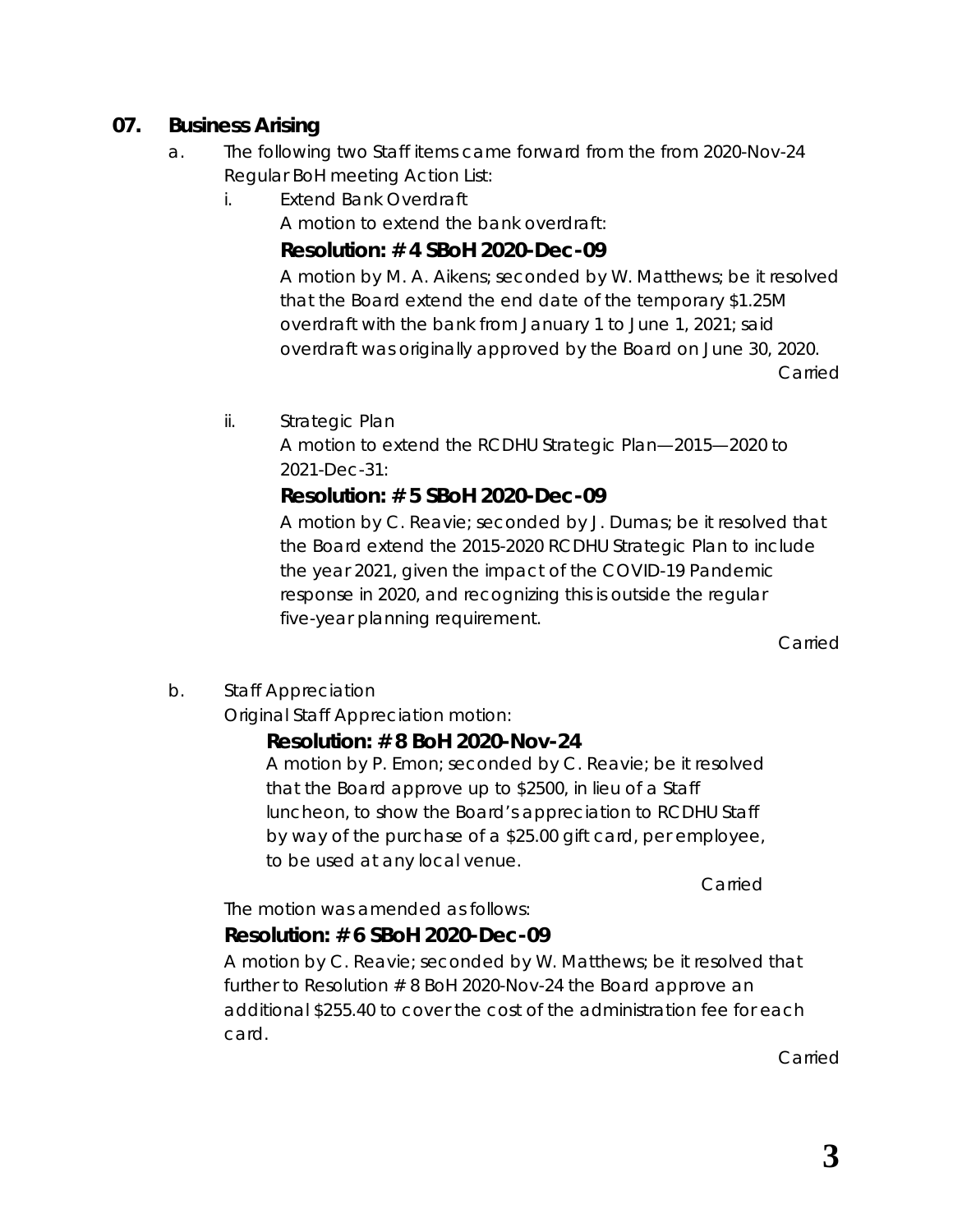#### **08. Correspondence**

There was no correspondence.

#### **09. Staff Reports**

There were no staff reports.

### **10. Board Committee Reports**

a. Resources

J. M. du Manoir, Resources Committee Chair, presented the following report to the Board:

• [Resources Committee Board Report—2021 Obligated Municipal Levy](https://www.rcdhu.com/wp-content/uploads/2021/02/Resources-Committee-Board-Report-2020-Dec-09.pdf)

### **Resolution: # 7 SBoH 2020-Dec-09**

A motion by M. Donohue; seconded by M. A. Aikens; be it resolved that Board direct the Resources Committee to review the procurement policy as it pertains to the redevelopment of 141 Lake Street.

Carried

### **Resolution: # 8 SBoH 2020-Dec-09**

A motion by C. Watt; seconded by W. Matthews; be it resolved that the Board accept the Resources Committee Board Report.

Carried

| Yes | Name of Board Member    | <b>No</b> |
|-----|-------------------------|-----------|
|     | Aikens, M. Ann          |           |
|     | Donohue, Michael        |           |
|     | du Manoir, J. Michael   |           |
|     | Dumas, Jane             |           |
|     | Emon, Peter (absent)    |           |
|     | Matthews, Wilmer        |           |
|     | Reavie, Christine       |           |
|     | Regier, Cathy           |           |
|     | Visneskie Moore, Janice |           |
|     | Watt, Carolyn           |           |
| 8   | <b>Totals</b>           |           |

**Recorded Vote**

**Carried by: 8-1 Lost by:**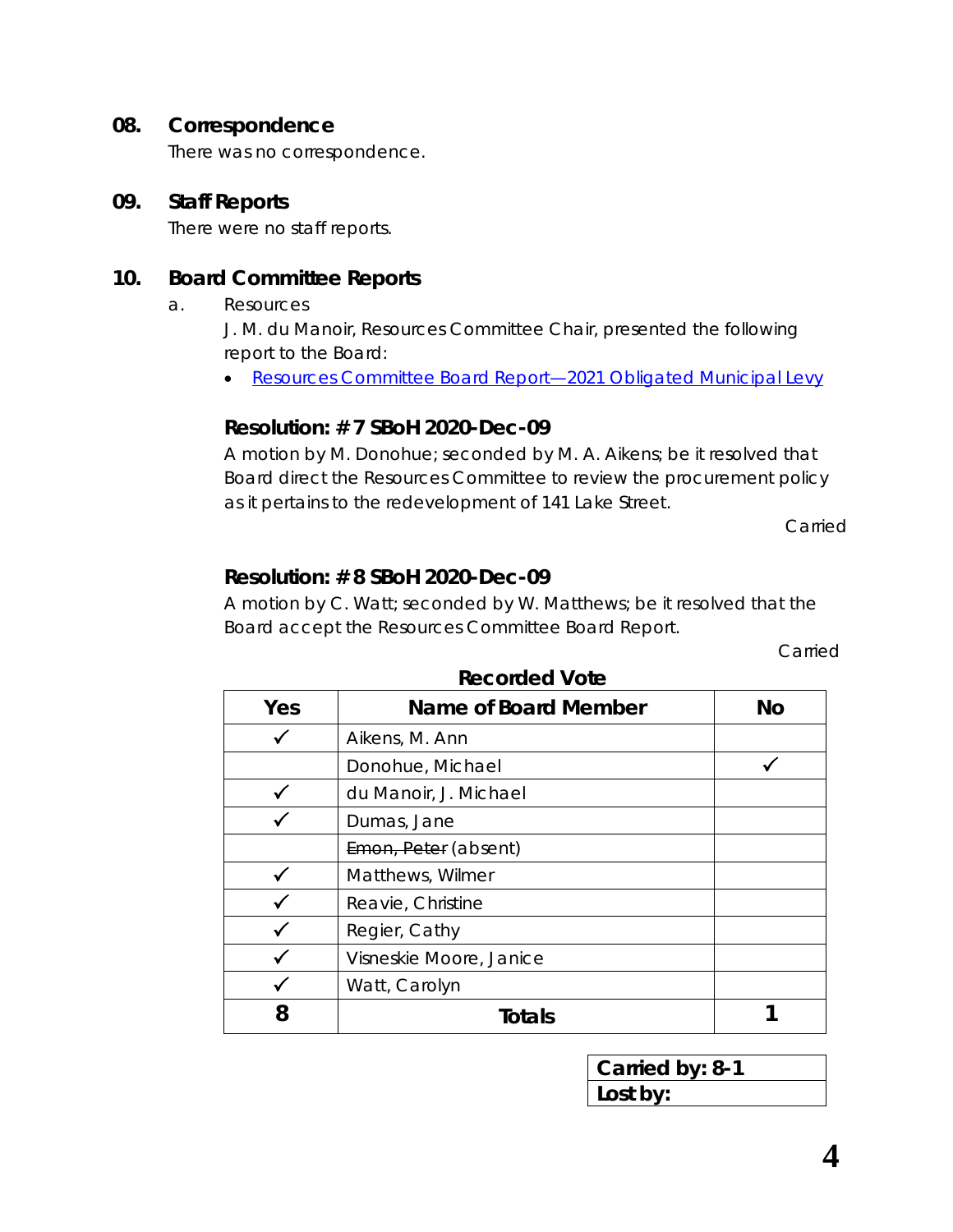### **11. By-Laws**

There were no by-laws.

### **12. New Business**

# **MOH Delegated COVID-19 Hiring Authority**

The Board extended the delegated hiring authority date until March 31, 2021, per the following motion:

### **Resolution: # 9 SBoH 2020-Dec-09**

A motion by C. Reavie; seconded by J. M. du Manoir; be it resolved that the Board revise Resolution: #3 SBoH 2020-Jul-28 to extend the delegated hiring authority date from December 31, 2020 to the end of Q1 2021—2021-Mar-31.

Carried

# **COVID-19 Statistics for the City of Pembroke**

C. Reavie brought a request from the Mayor and Council Members of the City of Pembroke that daily statistics in the RCDHU COVID-19 Case Summary, posted to the RCDHU website, record the City of Pembroke as a standalone municipality. H. Daly will bring the request to the Senior Management Team, for action.

# **Inaugural Board of Health Meeting**

In preparation for the election of the Board of Health Chair, H. Daly and the Secretary will find the software needed to vote virtually and anonymously. It was suggested that a trial-run mock election take place before the inaugural meeting scheduled for January 8, 2021.

# **13. Notice of Motion**

There was no notice of motion.

# **14. Closed**

The Chair asked all those present at the meeting if they were in a secure location and alone. Everyone confirmed compliance with both requests.

# **Resolution: # 10 SBoH 2020-Dec-09**

A motion by C. Reavie; seconded by C. Regier; be it resolved that the Board move into a closed meeting at 11:54 a.m. to discuss: k. a position, plan, procedure, criteria or instruction to be applied to any negotiations carried or to be carried on by or on behalf of the municipality or local board. 2001, c. 25, s. 239 (2); 2017, c. 10, Sched. 1, s. 26.

Carried